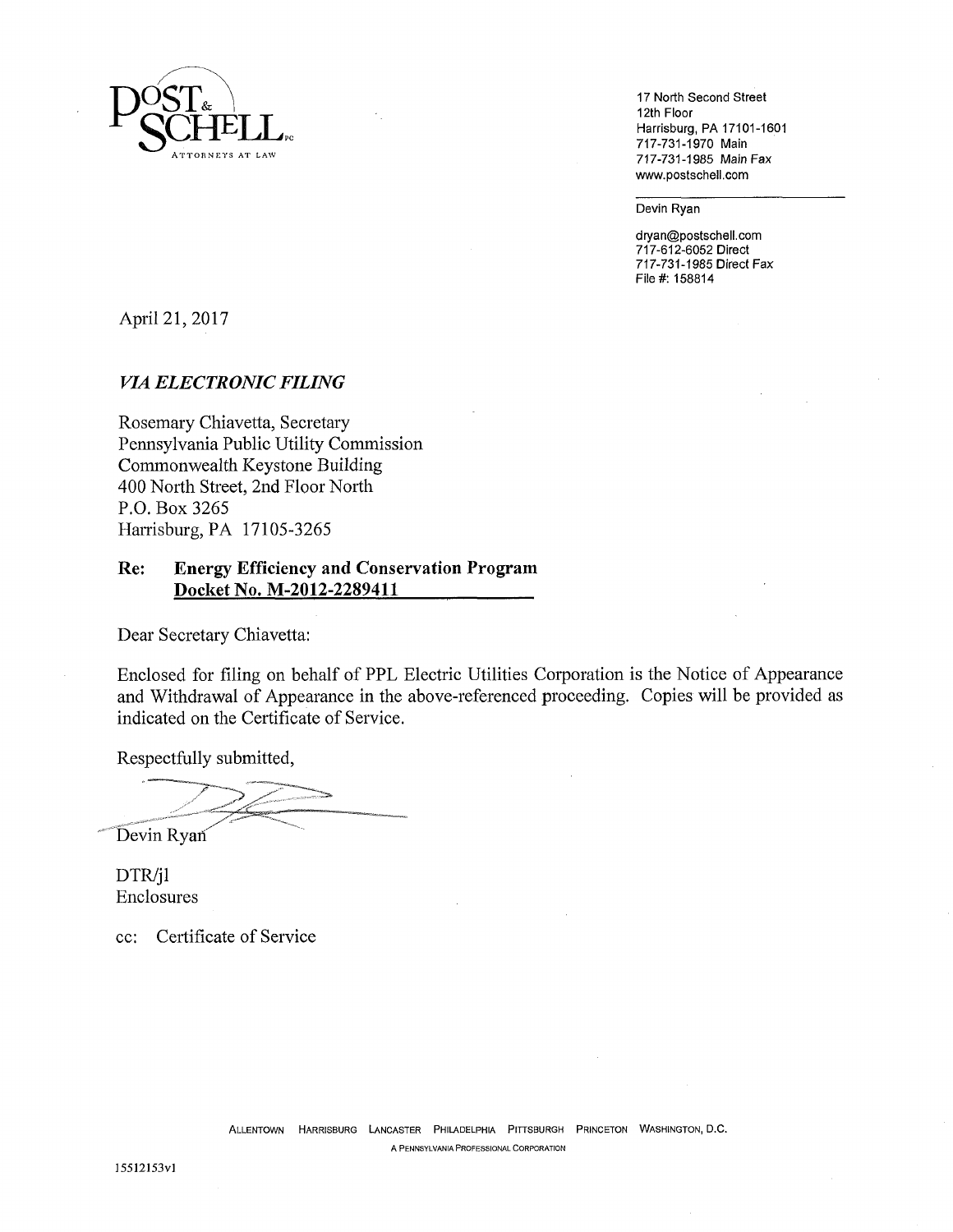#### **CERTIFICATE OF SERVICE**

I hereby certify that a true and correct copy of the foregoing has been served upon the following persons, in the manner indicated, in accordance with the requirements of 52 Pa. Code § 1.54 (relating to service by a participant).

# **VIA FIRST CLASS MAIL**

Steven Nadel, Executive Director Maggie Molina, Sr. Manager American Council for an Energy Efficient Economy 529  $14<sup>th</sup>$  Street NW, Suite 600 Washington, DC 20045

Scott DeBroff Clark Hill One Oxford Centre 301 Grant Street, 14<sup>th</sup> Floor Pittsburgh, PA 15219

Alicia R. Duke Rhoads & Sinon, LLP One South Market Square, 12<sup>th</sup> Fl. PO Box 1146 Harrisburg, PA 17101

Aaron Briedenbaugh Director of Regulatory Affairs Enernoc Inc. 101 Federal Street, Suite 1100 Boston, MA 02110

Kathy Jo Kolich FirstEnergy 76 South Main Street Akron, OH 44308

Michael Bodaken National Housing Trust  $1101$  30<sup>th</sup> Street NN, Suite 100A Washington, DC 20007

Dan Delurey, President Association for Demand Response & Smart Grid 1301 Connecticut Avenue, Suite 350 Washington, DC 20036

Lain A. Campbell Mark F. Wagner, Vice President Johnson Controls, Inc. & EnergyConnect 507 East Michigan Street Milwaukee, WI 53201-0423

Jeff Beiter, Managing Partner EFinity Distributed Generation 129 Pennsylvania Avenue Wayne, PA 19087

Barry A. Naum Spilman Thomas & Battle PLLC 1100 Bent Creek Blvd, Suite 101 Mechanicsburg, PA 17050

Theodore Robinson Citizen Power 5274 Duncan Street Pittsburgh, PA 15201

Cherie Eichholz, Executive Director Philadelphia Physicians for Social Responsibility 704 North 23rd Street Philadelphia, PA 19130

Richard Sweetser, Sr. Analyst Mid Atlantic Clean Energy Application Center 4747 S. Broad Street Philadelphia, PA 19112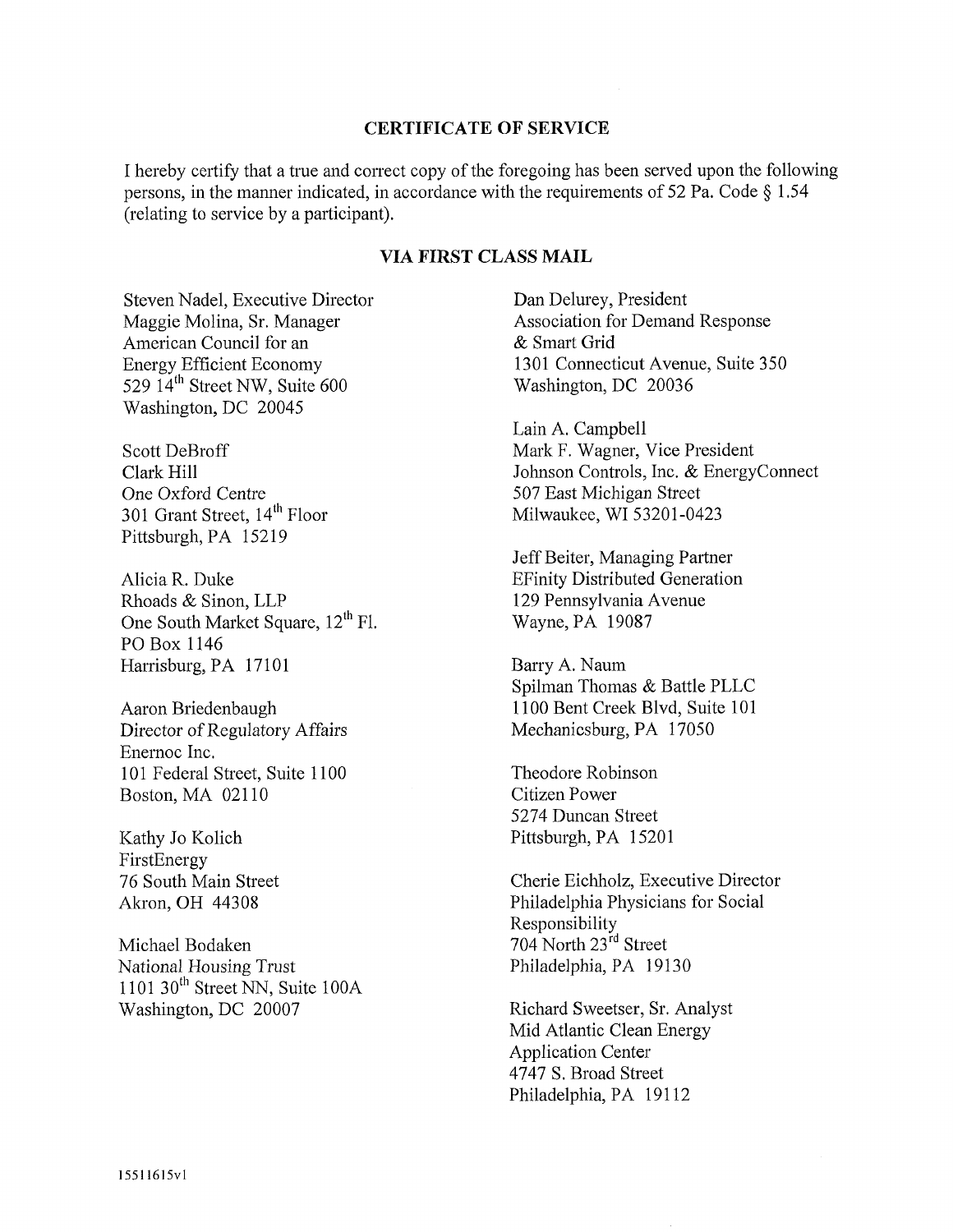Josh Craft Northeast Energy Efficiency Partnerships 91 Hart well Avenue Lexington, MA 02421

Tishekia Williams Duquesne Light Company 411 Seventh Avenue,  $16^{th}$  Fl. Pittsburgh, PA 15219

Mark C. Morrow Chief Regulatory Counsel UGI Utilities, Inc. 460 North Gulph Road King of Prussia, PA 19406

Scott J. Schwarz City of Philadelphia 1515 Arch Street,  $16^{th}$  Floor Philadelphia, PA 19102-1595

Linda Metropulos, Consultant ACTION Housing Inc. 425 Sixth Avenue, Suite 950 Pittsburgh, PA 15219

Christov Churchward, Project Manager Lawrence A. Swanson, Dep. Executive Director ACTION Housing Inc. 425 Sixth Avenue, Suite 950 Pittsburgh, PA 15219

Miriam Horn, Director Environmental Defense Fund 257 Park Avenue South New York, NY 10010

Rocco Pace, President Delaware Valley Chapter Air Conditioning Contractors of America 994 Old Eagle School Road, Suite 1019 Wayne, PA 19087

Jackson Morris, Director Government Affairs 100 Center Road Danville, PA 17821

Stacy Richards, Director SEDA Council of Governments 201 Furnace Road Lewisburg, PA 17837

Joe Osborne Rachel Filippini, Executive Director Group Against Smog and Pollution 5135 Penn Avenue Pittsburgh, PA 15224

Anthony Gay Jack R. Garfinkle PECO Energy Company 2301 Market Street PO Box 8699 Philadelphia, PA 19103

Charles Tepper, Coordinator Monroe County Weatherization Program 145 Washington Street East Stroudsburg, PA 18301

Donna M. J. Clark Vice President and General Counsel The Energy Association of Pennsylvania 800 North Third Street, Suite 205 Harrisburg, PA 17102

Craig R. Burgraff Hawke McKeon & Sniscak LLP Harrisburg Energy Center 100 North Tenth Street PO Box 1778 Harrisburg, PA 17105-1778

Pamela C. Polacek McNees, Wallace & Nurick PO Box 1166 100 Pine Street Harrisburg, PA 17108-1166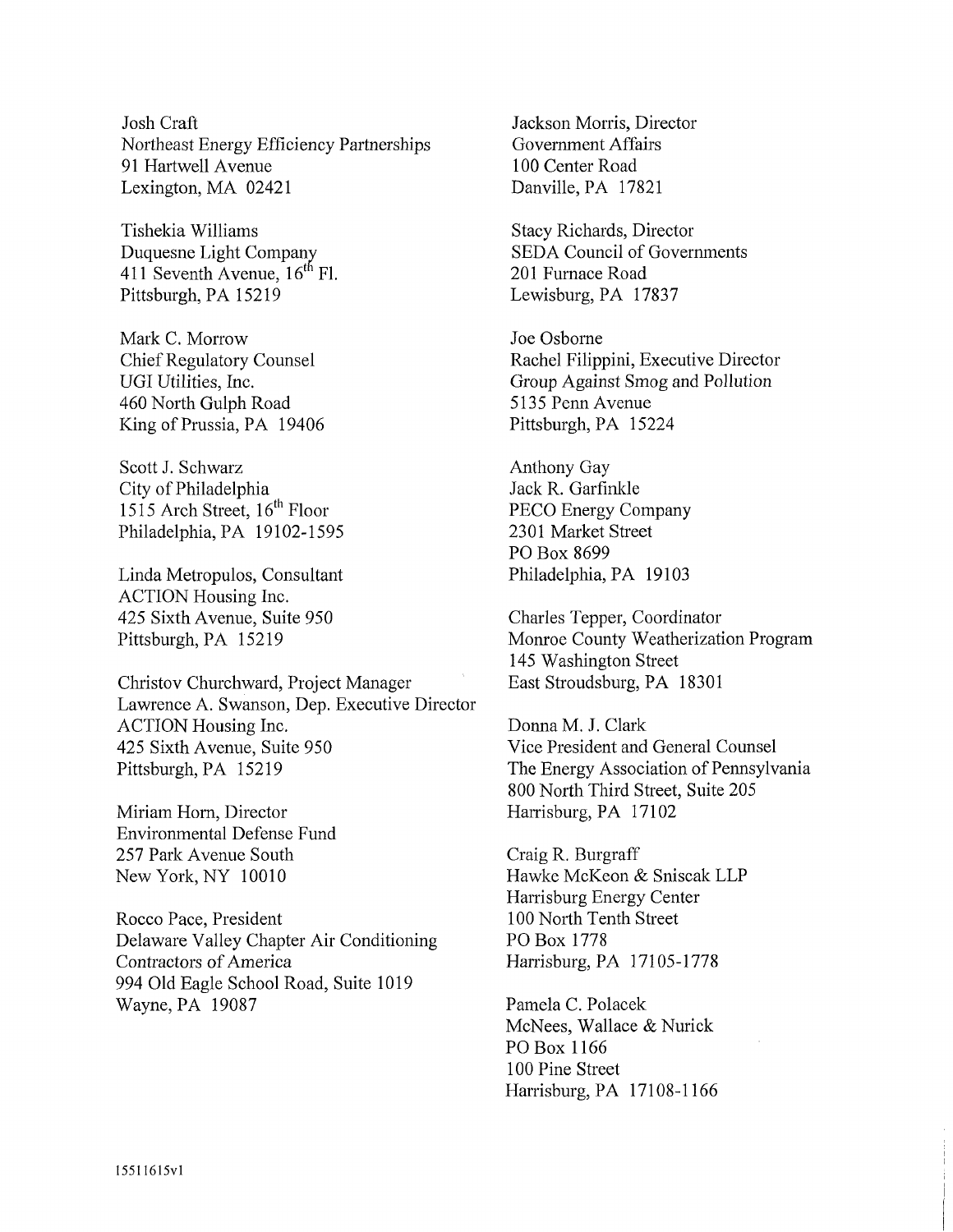Teresa K. Schmittberger McNees Wallace & Nurick LLC 100 Pine Street P.O. Box 1166 Harrisburg, PA 17108-1166

Lawrence W. Plitch, Vice President Veolia Energy 2600 Christian Street Philadelphia, PA 19146

Mark Schwartz Rachel Blake Regional Housing Legal Services 2 S. Easton Road Glenside, PA 19038

Luis G. Martinez Natural Resources Defense Council 40 West 20<sup>th</sup> Street New York, NY 10011

Alan Rhode Tri-State Light & Energy 2233 Manor Avenue Upper Darby, PA 19082

Theron Colbert, PE, MSEE KVAR Energy Savings, Inc. 741 Orange Avenue Dayton Beach, F1 32114

Derrick Price Williamson Spilman Thomas & Battle, PLLC 1100 Bent Creek Blvd, Suite 101 Mechanicsburg, PA 17050

Angus Steinson 304 Wendy Drive Fayetteville, PA 17222

Timothy J. Seelaus, President  $EMC<sup>2</sup>$  Development Company, Inc. 6011 University Blvd., Suite 400 Ellicott City, MD 21043

Jon Thomsen, Executive Vice President Ecova, Inc. 309 SW  $6^{\text{th}}$  Avenue, #1000 Portland, OR 97204

Josh McNeil, Executive Director PO Box 2125 Philadelphia, PA 19147 *Conservation Voters of PA* 

Robert Graff Delaware Valley Regional Planning Commission 190 N. Independence Mall West,  $8^{\text{th}}$  Fl. Philadelphia, PA 19106

Janet Milkman Delaware Valley Green Building Council One Penn Center 1671 JFK Blvd, Suite 999 Philadelphia, PA 19103

George Jugovic Citizens for Pennsylvania's Future 200 First Avenue, Suite 200 Pittsburgh, PA 15222

Courtney Lane Senior Energy Policy Analyst Citizens for Pennsylvania's Future 1500 Walnut Street, Suite 502 Philadelphia, PA 19102

David Masur, Director PennEnvironment 1420 Walnut Street, Suite 650 Philadelphia, PA 19102

Zachary M. Fabish Sierra Club 50 F. Street, NW, 8<sup>th</sup> Floor Washington, DC 20001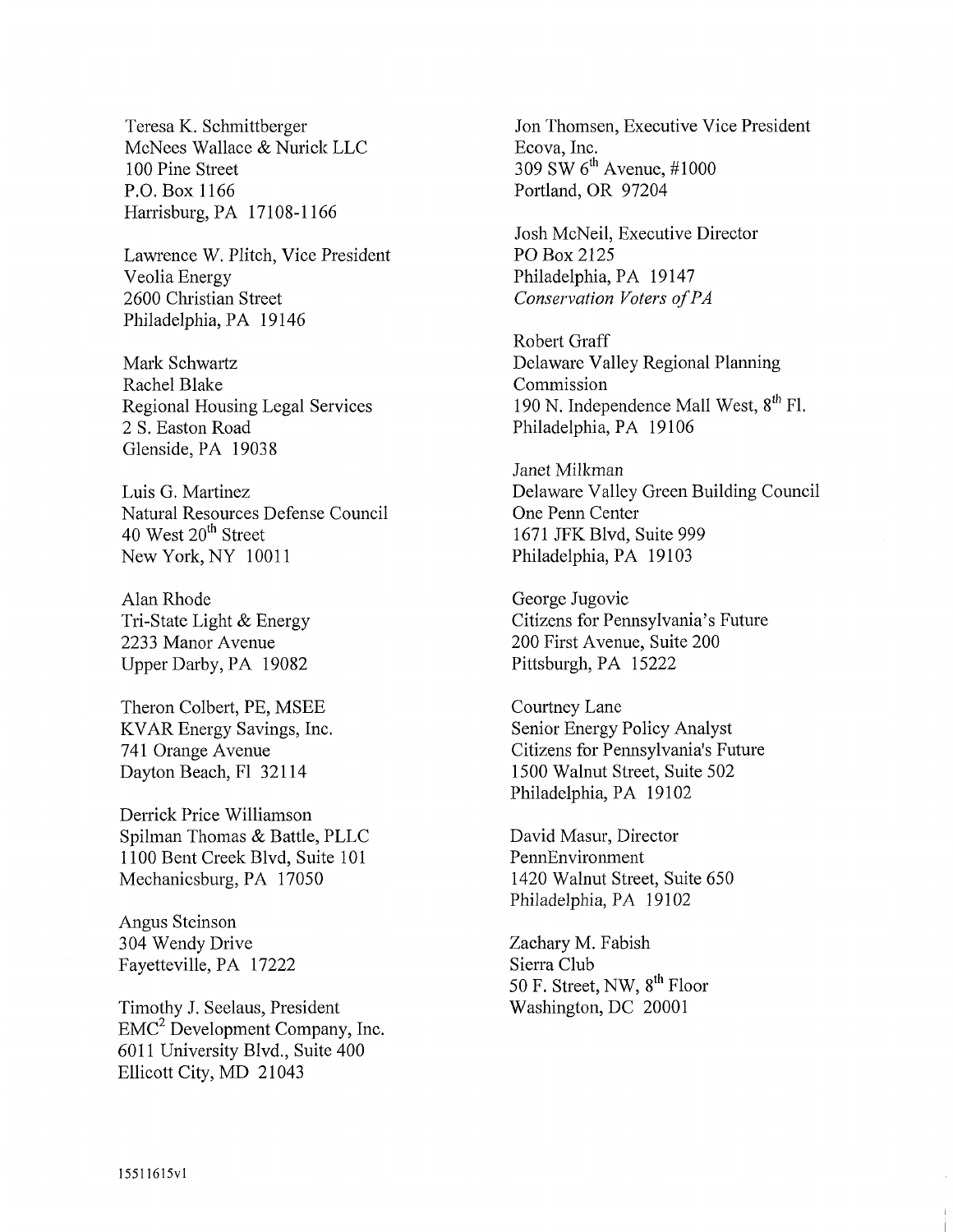William Kramer Tanya J. McCloskey Sierra Club David Evrard 425 M. Craig Street, Suite 202 Office of Consumer Advocate Pittsburgh, PA 15213 555 Walnut Street

Sierra Club

Roger E. Clark Buffalo, NY 14225 The Reinvestment Fund 1700 Market Street, 19<sup>th</sup> Floor Steve Etsler Philadelphia, PA 19103 AK Steel

Sam Wolfe Viridity Energy Inc. Sharon Webb

Joseph Otis Minott Jay Duffy Shaun A. Sparks Philadelphia, PA 19103

Mike Antonelli, President Harrisburg, PA 17105 National Energy Solutions, Inc. 245 Lower Morrisville Road Kriss E. Brown Fallsington, PA 19054 PA Public Utility Commission

38 B East Wing PO Box 3265 Harrisburg, PA 17120-2020 Harrisburg, PA 17105-3265

Thu B. Tran Richard A. Kanaskie Community Legal Services, Inc. Director & Chief Prosecutor

Donald Culbertson PO Box 3265 PO Box 2247 Harrisburg, PA 17105

Forum Place, 5th Floor Thomas Schuster Harrisburg, PA 17101-1923

PO Box 51 Marie Pieniazek, Chief Operating Officer Windber, PA 15963 Energy Curtailment Specialists Inc 4455 Genesee Street

9227 Center Pointe Drive Allen M. Freifeld West Chester, OH 45069

1801 Market Street Office of Small Business Advocate Philadelphia, PA 19103 300 North Second Street, Suite 1102 Harrisburg, PA 17101

Clean Air Council PA Public Utility Commission<br>135 S. 19<sup>th</sup> Street, Suite 300 Lau Bureau Assistant Counsel Lau Bureau Assistant Counsel 400 North Street,  $3^{rd}$  Floor West PO Box 3265

Law Bureau Honorable Camille George Commonwealth Keystone Building PA House of Representatives 400 North Street, 3rd Floor West

1424 Chestnut Street Bureau of Investigation & Enforcement Philadelphia, PA 19102 Commonwealth Keystone Building 400 North Street, 2nd Floor West Edwine Heim Company Harrisburg, PA 17105-3265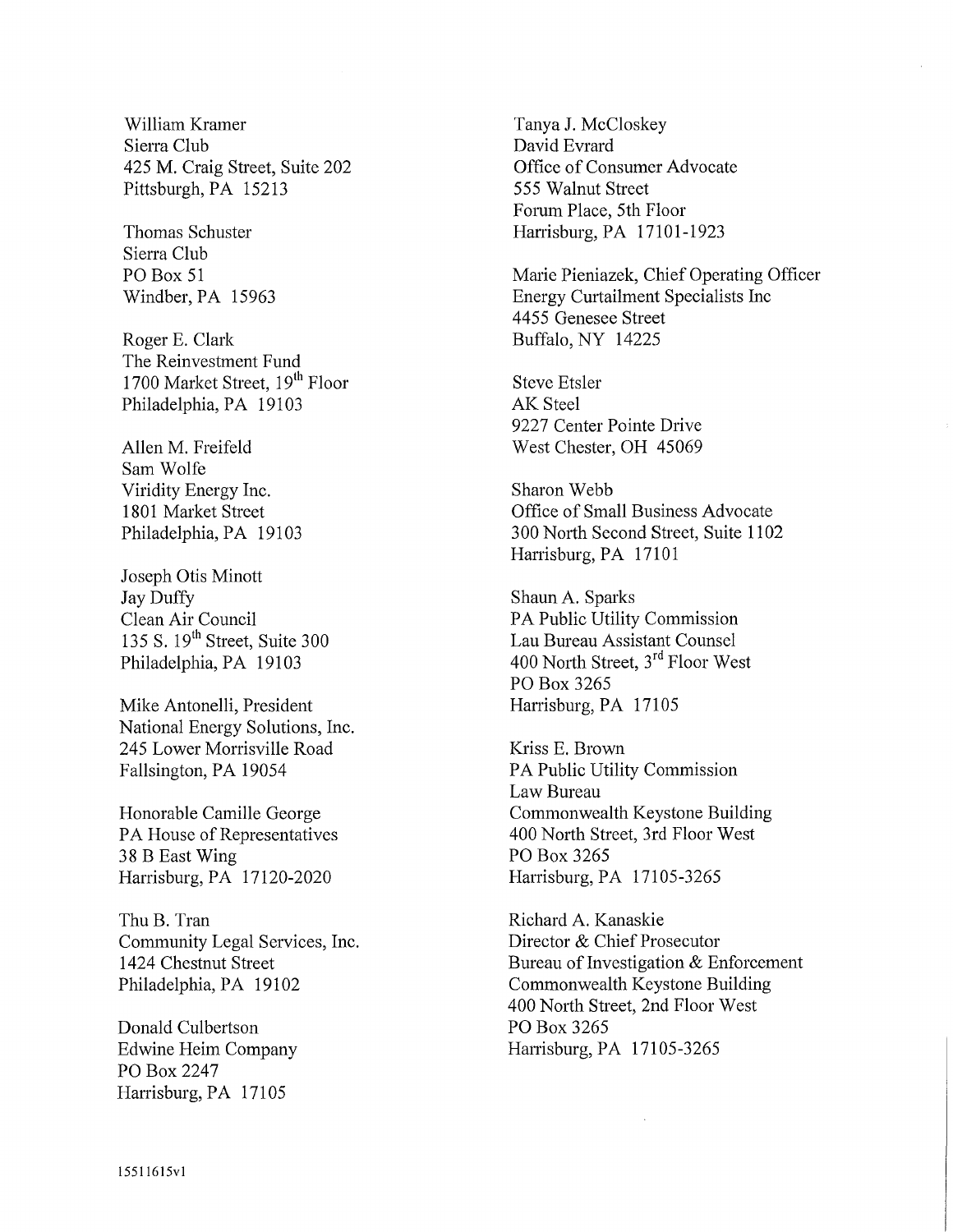Brian Kauffman Executive Director Keystone Energy Efficiency Alliance 1501 Cherry Street Philadelphia, PA 19102

Logan Welde Clean Air Council 135 S. 19<sup>th</sup> Street, Suite 300 Philadelphia, PA 19103

Daniel Clearfield Eckert Seamans Cherin & Mellott, LLC 213 Market Street, 8<sup>th</sup> Floor Harrisburg, PA 17101

Carl Shultz Eckert Seamans Cherin & Mellott, LLC 213 Market Street, 8<sup>th</sup> Floor Harrisburg, PA 17101

Jacob G. Smeltz Electric Power Generation Association 800 North Third Street, Suite 303 Harrisburg, PA 17102

Sarah Stoner Eckert Seamans Cherin & Mellott LLC 213 Market Street, 8<sup>th</sup> Floor Harrisburg, PA 17101

Thomas P. Gadsden Morgan Lewis & Bockius LLP 1701 Market Street Philadelphia, PA 19103

Jim Kapsis Director of Regulatory Affairs 1515 N. Courthouse Road 8<sup>th</sup> Floor Arlington, VA 22209

Mark Fennell UGI Performance Solutions 2975 Advance Lane Colmar, PA 18515

Harry Geller PA Utility Law Project 118 Locust Street Harrisburg, PA 17101-1414

Frank Lacey 511 Schoolhouse Road, Suite 200 Kennett Square, PA 19348

Elizabeth P. Trinkle McNees Wallace & Nurick 100 Pine Street PO Box 1166 Harrisburg, PA 17108

Eugene M. Brady 165 Amber Lane PO Box 1127 Wilkes Barre, PA 18703

Bruce Campbell 901 Campisi Way Suite 260 Campbell, CA 95008

Rachel Blake 2 S. Easton Road Glenside, PA 18038

Devin T. Ryan

Date: April 21,2017